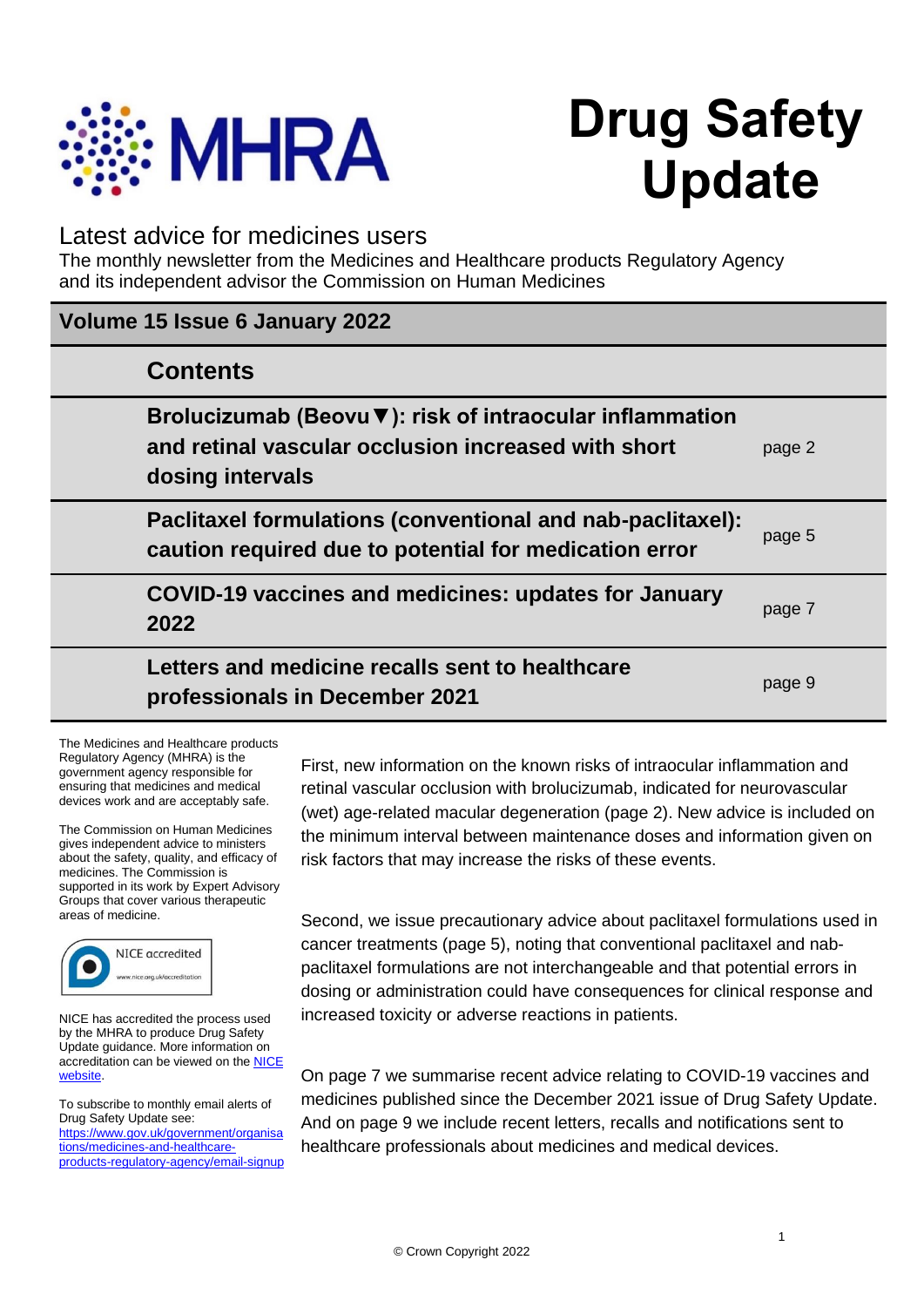# **Brolucizumab (Beovu▼): risk of intraocular inflammation and retinal vascular occlusion increased with short dosing intervals**

Maintenance doses of brolucizumab (after the first 3 doses) should not be given at intervals of less than 8 weeks apart.

## **Advice for healthcare professionals:**

- intraocular inflammation, including retinal vasculitis, and retinal vascular occlusion are adverse drug reactions uncommonly associated with intravitreal injection of brolucizumab
- in patients who develop intraocular inflammation or retinal vascular occlusion, discontinue treatment with brolucizumab and manage events promptly
- to reduce the risk of these events, do not administer maintenance doses of brolucizumab (after the first 3 doses) at intervals of less than 8 weeks apart
- closely monitor patients treated with brolucizumab who have a medical history of intraocular inflammation or retinal vascular occlusion (within 12 months before the first brolucizumab injection) since they are at increased risk of developing these adverse reactions post-injection
- intraocular inflammation or retinal vascular occlusion may occur at any time during brolucizumab treatment but occur more frequently during early treatment
- based on observational studies, retinal vasculitis and retinal vascular occlusion after brolucizumab treatment appear to be more frequent in female patients and in patients of Japanese ancestry
- report any suspected adverse drug reactions associated with brolucizumab on a Yellow **[Card](http://www.mhra.gov.uk/yellowcard)**

# **Advice for healthcare professionals to give to patients and carers:**

- seek advice from your eye care team straight away if you experience a decrease or change in your vision, eye pain, worsening eye redness, or sensitivity to light after your injection of brolucizumab
- these could be symptoms of inflammation in the eye, including a blockage of the blood vessels, which needs to be treated quickly
- always read the information provided about your treatment and talk to your doctor, nurse, or pharmacist if you are concerned about any side effects
- do not stop attending appointments for your brolucizumab treatment without speaking to your eye care team, as stopping could increase your risk of vision loss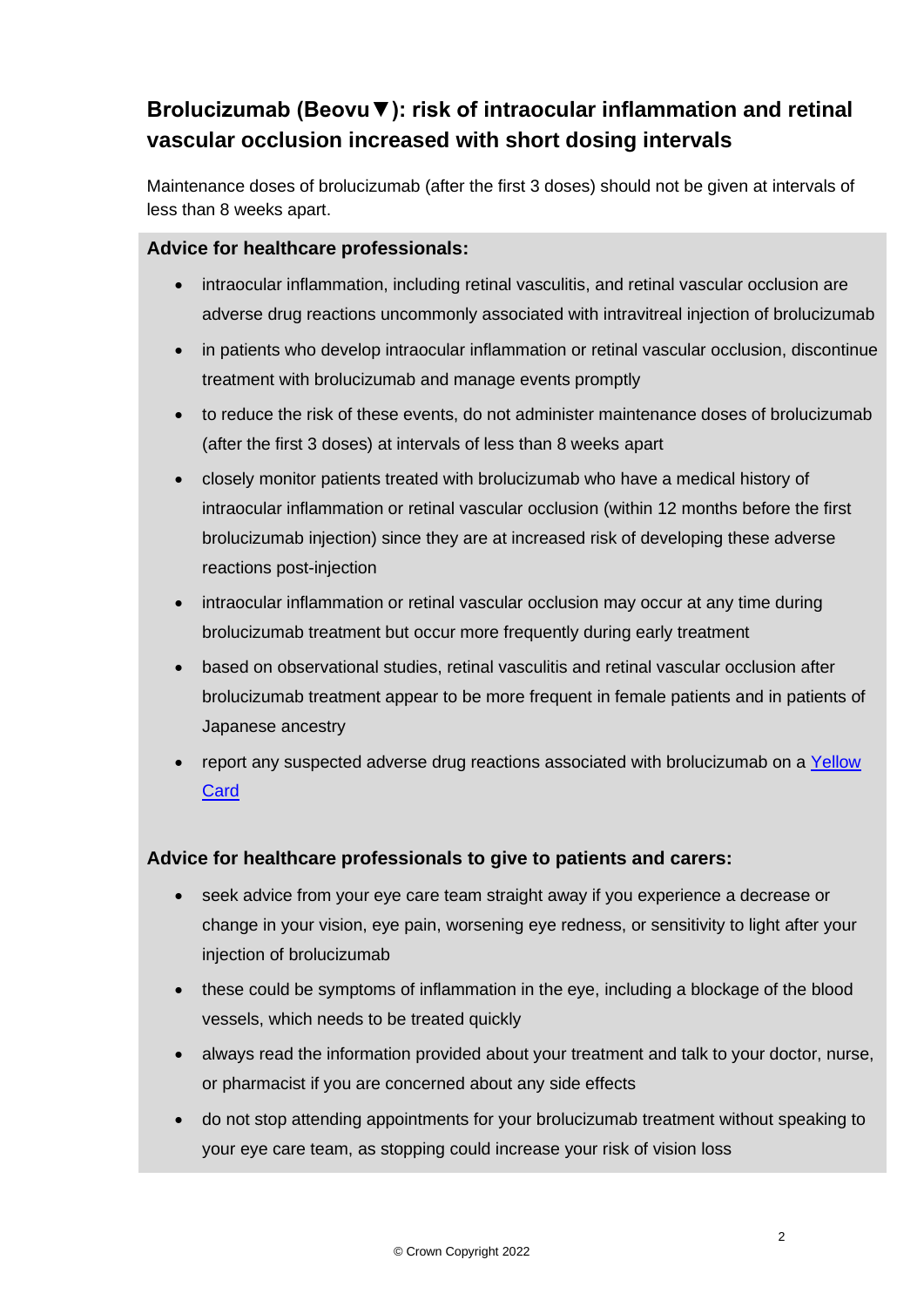## **Risk of intraocular inflammation and retinal vascular occlusion**

[Brolucizumab](https://www.medicines.org.uk/emc/product/11145/smpc) (Beovu▼) is a humanised monoclonal antibody indicated for the treatment of neovascular (wet) age-related macular degeneration (AMD). The recommended dose is 6mg brolucizumab by intravitreal injection every 4 weeks (monthly) for the first 3 doses. Thereafter, maintenance treatment intervals should be individualised based on disease activity. In patients without disease activity, treatment every 12 weeks (3 months) should be considered. In patients with disease activity, treatment every 8 weeks (2 months) should be considered.

Intraocular inflammation, including retinal vasculitis, and retinal vascular occlusion are adverse drug reactions known to be associated with brolucizumab.

In pivotal clinical trials for brolucizumab, intraocular inflammation and retinal vascular occlusive events occurred more frequently in the brolucizumab 3mg and 6mg groups than with the comparator 2mg aflibercept (4.4% of patients in the pooled brolucizumab groups experienced intraocular inflammation versus 0.8% in the aflibercept group; see [EMA public assessment](https://www.ema.europa.eu/en/documents/assessment-report/beovu-epar-public-assessment-report_en.pdf)  [report\)](https://www.ema.europa.eu/en/documents/assessment-report/beovu-epar-public-assessment-report_en.pdf). Retinal vasculitis and retinal vascular occlusion were subsequently added to the product information as adverse drug reactions in October 2020.

New information on these adverse events, including risk factors and possible mechanism, was considered in a recent European safety review and ophthalmologists were informed of the new recommendations in a [letter in November 2021.](https://assets.publishing.service.gov.uk/media/61ae2ab18fa8f503764ed510/Beovu_DHPC_3rd_Nov_2021.pdf) The [product information of brolucizumab](https://www.medicines.org.uk/emc/product/11145/smpc) will also be updated to reflect this information.

#### **Increased risk with 4-weekly dosing intervals during maintenance phase**

Preliminary results were recently received from the **MERLIN** study. This is a 2-year US multicentre, randomised, double-masked Phase 3A study to assess the safety and efficacy of the recommended dose of brolucizumab (6mg), administered every 4 weeks, compared to aflibercept 2mg every 4 weeks, in patients with neovascular AMD with persistent retinal fluid. The study only recruited patients who had a need for frequent treatment.

In MERLIN, intraocular inflammation, including retinal vasculitis, were reported with a higher frequency in the group receiving brolucizumab 6mg every 4 weeks compared with those receiving aflibercept 2mg every 4 weeks (9.3% versus 4.5%, respectively). Frequency of retinal vascular occlusion was also higher with brolucizumab (2.0% versus 0%, respectively).

In addition, the incidence of intraocular inflammation with 4-weekly dosing of brolucizumab in MERLIN (9.3%) was of a higher frequency than that recorded in the pivotal phase 3 clinical studies using a brolucizumab dosing interval of 6mg every 8 weeks and 12 weeks (4.4%).

For maintenance treatment, brolucizumab should not be administered more frequently than every 8 weeks.

[1 Khanani](https://jamanetwork.com/journals/jamaophthalmology/fullarticle/2786559)  [AM and](https://jamanetwork.com/journals/jamaophthalmology/fullarticle/2786559)  [others.](https://jamanetwork.com/journals/jamaophthalmology/fullarticle/2786559) JAMA Ophthal. 2021: e214585

## **Other risk factors**

Two non-interventional retrospective studies [\(NCT05082415](https://clinicaltrials.gov/ct2/show/NCT05082415) and [NCT05111743\)](https://clinicaltrials.gov/ct2/show/NCT05111743) of large US real-world databases in patients with neovascular AMD aimed to better understand the incidence of these adverse events up to 6 months after initiating treatment with brolucizumab.1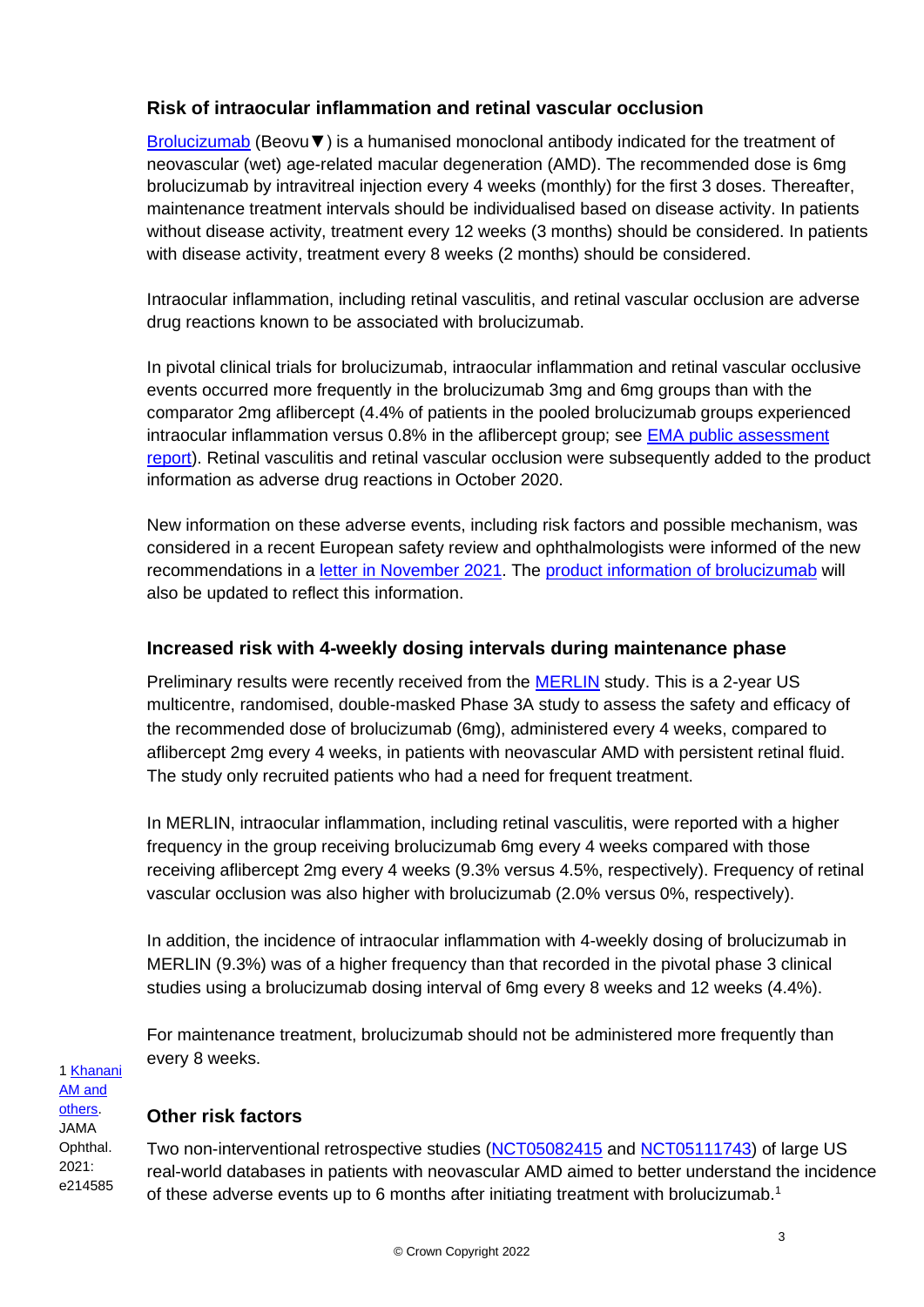The results of these studies suggest that patients with a medical history of intraocular inflammation or retinal vascular occlusion in the year before treatment with brolucizumab are more likely to present with similar events after brolucizumab injection, as compared with patients with neovascular AMD with no history of these events.

In addition, a higher risk of intraocular inflammation (including retinal vasculitis and retinal vascular occlusion) in female patients was observed both in the two retrospective studies and also in the clinical trials (5.3% of female patients and 3.2% of male patients in the pivotal clinical trials). A higher incidence of these events was also seen in patients of Japanese ancestry than in those of non-Japanese ancestry.

# **Evidence that retinal vasculitis and retinal vascular occlusion are immunemediated events**

The review also considered new data to elucidate the mechanism of these adverse events.

As brolucizumab is a therapeutic protein, there is a potential for immunogenicity and consequently intraocular inflammation. Evidence to support this mechanism comes from a study in 5 patients with neovascular AMD injected with brolucizumab who subsequently developed retinal vasculitis or retinal vascular occlusion. Blood samples from these 5 patients identified a humoral and cellular immune response against brolucizumab 3 to 5 months after the last brolucizumab dose. In samples from 6 control patients who had no signs or symptoms of intraocular inflammation while receiving brolucizumab, anti-drug antibodies, when present, had lower titres. More details of this study can be found in the [letter sent to ophthalmologists.](https://assets.publishing.service.gov.uk/media/61ae2ab18fa8f503764ed510/Beovu_DHPC_3rd_Nov_2021.pdf)

# **Report suspected adverse drug reactions**

Brolucizumab▼ is a black triangle medicine and all suspected adverse reactions should be reported via the Yellow Card scheme.

Report to the Yellow Card scheme electronically using:

• the [Yellow Card website](https://yellowcard.mhra.gov.uk/)

.

- the Yellow Card app; download from the [Apple App Store](https://itunes.apple.com/us/app/apple-store/id990237487?pt=117756671&ct=EYC&mt=8) or [Google Play Store](https://play.google.com/store/apps/details?id=uk.org.mhra.yellowcard&referrer=utm_source%3DEYC%26utm_medium%3Dcpc%26anid%3Dadmob)
- some clinical IT systems for healthcare professionals (EMIS, SystmOne, Vision, MiDatabank, and Ulysses)

When reporting please provide as much information as possible, including information about batch numbers, medical history, any concomitant medication, onset timing, treatment dates, and product brand name.

Report suspected side effects to medicines, vaccines, medical device and test kit incidents used in coronavirus (COVID-19) testing and treatment using the dedicated [Coronavirus Yellow Card](https://coronavirus-yellowcard.mhra.gov.uk/)  [reporting site](https://coronavirus-yellowcard.mhra.gov.uk/) or the Yellow Card app. See the MHRA website for the [latest information on](https://www.gov.uk/government/collections/mhra-guidance-on-coronavirus-covid-19)  [medicines and vaccines for COVID-19.](https://www.gov.uk/government/collections/mhra-guidance-on-coronavirus-covid-19)

*Article citation: Drug Safety Update volume 15, issue 6: January 2022: 1.*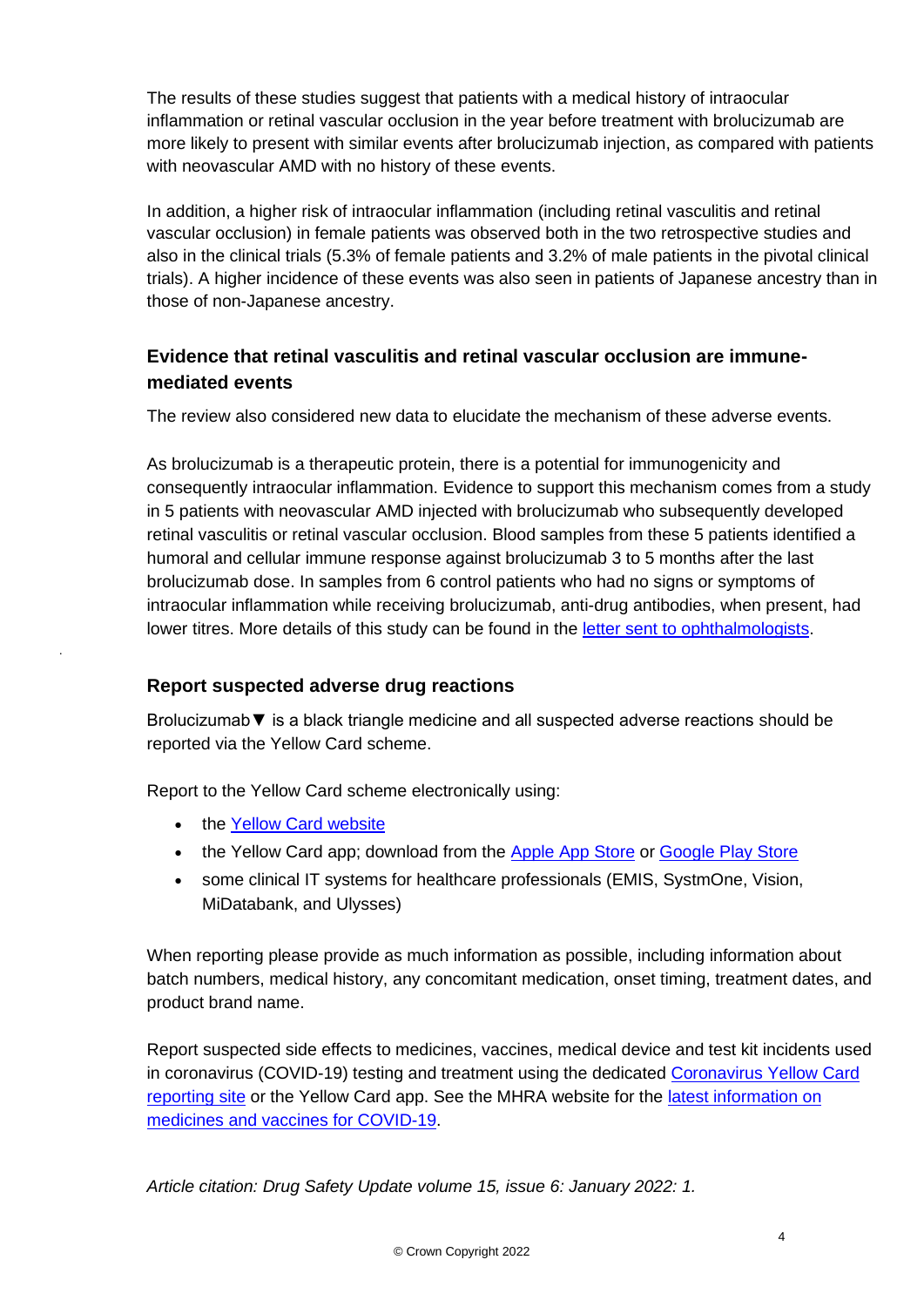# **Paclitaxel formulations (conventional and nab-paclitaxel): caution required due to potential for medication error**

Albumin-bound paclitaxel formulations for infusion (nab-paclitaxel; brand names Abraxane, Pazenir) differ from conventional paclitaxel medicines in their authorised indications, pharmacokinetics, recommended dosages, and preparation and administration instructions. Healthcare professionals should use caution when prescribing, dispensing, preparing, and administering any paclitaxel formulations to prevent medication errors, which have the potential to cause harm.

## **Advice for healthcare professionals:**

- compared with conventional formulations, paclitaxel medicines formulated as albuminbound nanoparticles (nab-paclitaxel; brand names Abraxane, Pazenir) have **different** authorised indications, pharmacokinetics, dosages, and preparation and administration instructions
- conventional paclitaxel and nab-paclitaxel formulations are **not** interchangeable
- although we have not received reports to suggest harm has occurred in the UK due to a mix-up of these paclitaxel formulations, errors in dosing or administration could have potential consequences for clinical response and increased toxicity or adverse reactions during cancer treatment
- make a clear distinction between paclitaxel formulations when prescribing, dispensing, administering, and communicating about these medicines – use of brand names is advised for nab-paclitaxel formulations
- verify the product name and dose before administration and ensure the specific SmPC instructions are followed for preparation and administration
- report suspected adverse drug reactions, including medication error with associated harm to a patient, to the [Yellow Card Scheme](https://yellowcard.mhra.gov.uk/)

#### **Formulations of paclitaxel**

Paclitaxel is a member of the taxane group of chemotherapy drugs. Paclitaxel has been available as an anti-cancer medicine since 1993, including under the brand name Taxol. Paclitaxel is indicated for treatment of certain cancers of the ovary, breast, and lung, as well as advanced AIDS-related Kaposi's sarcoma - see example **Summary of Product Characteristics** [\(SmPC\).](https://www.medicines.org.uk/emc/product/6076/smpc#INDICATIONS)

Abraxane was licensed in 2008 and is formulated as paclitaxel bound to albumin in nanoparticles (nab-paclitaxel). Pazenir was authorised in 2019 as bioequivalent to Abraxane. Abraxane and Pazenir are indicated for treatment of certain cancers of the breast, pancreas, and lung – see SmPCs for [Abraxane](https://www.medicines.org.uk/emc/product/6438/smpc) and [Pazenir](https://www.medicines.org.uk/emc/product/12063/smpc) for details.

The two nab-paclitaxel medicines are licensed as bioequivalent to each other but have substantially different properties compared with conventional formulations of paclitaxel. As such, there is a warning in the product information and on the packaging for both Abraxane and Pazenir that they should not be substituted for or with other paclitaxel formulations.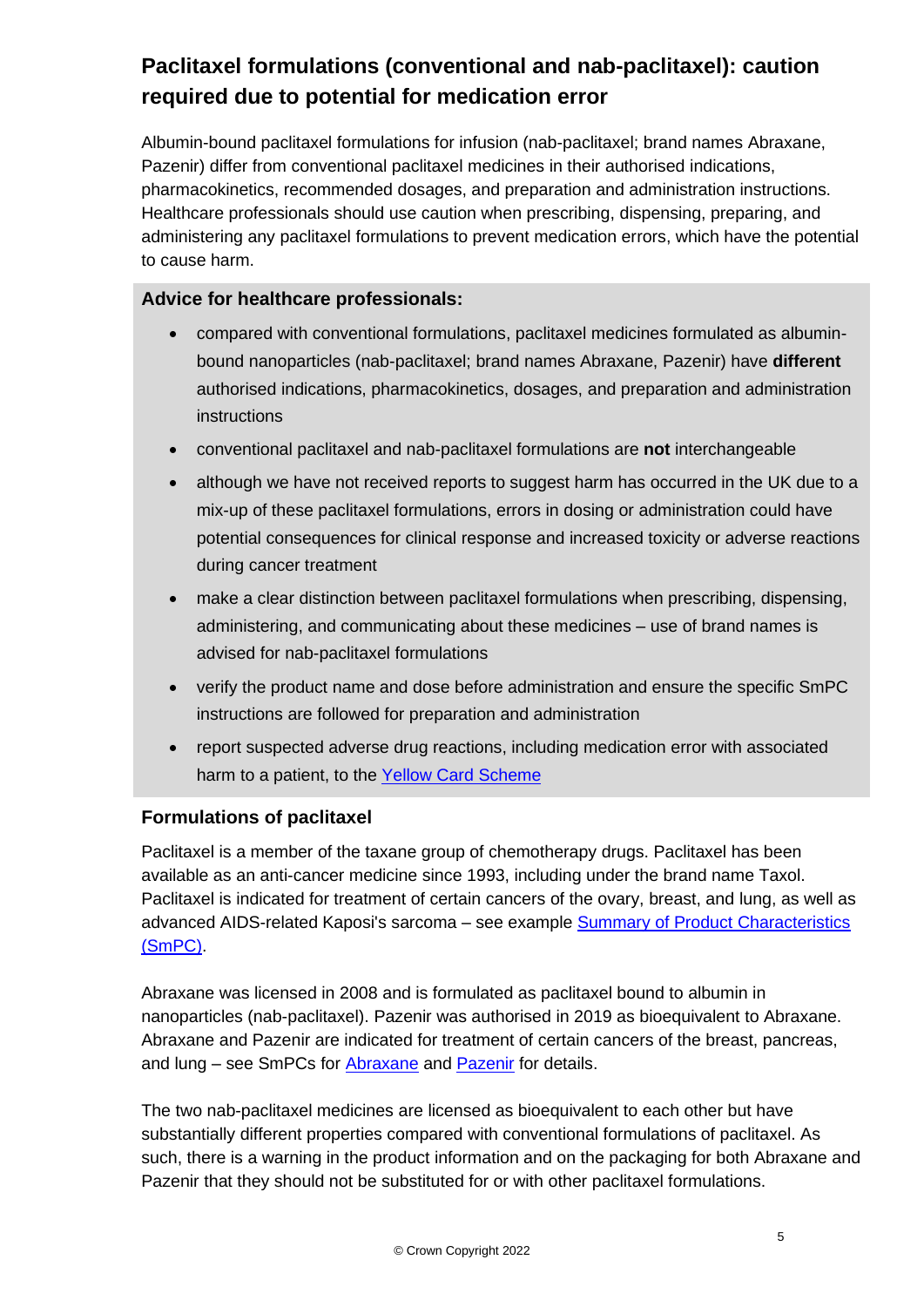Binding of the paclitaxel to albumin in nanoparticles changes how the medicine is transported across cells. As such, recommended doses and administration times are notably different than those for conventional paclitaxel infusions. For example, Abraxane and Pazenir are generally administered intravenously over a 30-minute period, whereas the instructions for conventional paclitaxel are to administer intravenously over a period of 3 hours. Other differences in pharmacokinetic parameters include the plasma clearance rate and volume of distribution.

## **Concerns about the potential for medication error**

A healthcare organisation recently contacted the MHRA to enquire whether the packaging of a nab-paclitaxel medicine should more clearly state the formulation. Inadvertent administration of a different paclitaxel formulation could result in a higher dose than intended with increased toxicity, or sub-dosing with subtherapeutic effects. Nab-paclitaxel may be recommended in patients who have developed hypersensitivity to paclitaxel.<sup>1</sup> As such, mix-ups between the two types of formulations may also present the risk of a hypersensitivity reaction, in addition to the risk of underdosing or overdosing.

As of September 2021, we had not received any cases reported to the Yellow Card scheme for Abraxane and Pazenir suggesting a mix-up with conventional formulations associated with patient harm. Cases of medication error resulting in harm are not always reported to the Yellow Card scheme, and we encourage healthcare professionals to report cases if they occur.

We are working with manufacturers to optimise the safety of these products. In the meantime, we issue this communication on a precautionary basis. We ask healthcare professionals to remain vigilant around these medicines.

# **Report suspected reactions on a Yellow Card**

Suspected adverse drug reactions (ADR) should be reported to the Yellow Card Scheme.

Healthcare professionals, patients, and caregivers are asked to submit reports using the Yellow Card scheme electronically using:

- the [Yellow Card website](https://yellowcard.mhra.gov.uk/)
- the Yellow Card app; download from the [Apple App Store](https://itunes.apple.com/us/app/apple-store/id990237487?pt=117756671&ct=EYC&mt=8) or [Google Play Store](https://play.google.com/store/apps/details?id=uk.org.mhra.yellowcard&referrer=utm_source%3DEYC%26utm_medium%3Dcpc%26anid%3Dadmob)
- some clinical IT systems for healthcare professionals (EMIS, SystmOne, Vision, MiDatabank, and Ulysses)

Adverse drug reactions where harm occurs as a result of a medication error are reportable as a [Yellow Card](https://yellowcard.mhra.gov.uk/) or through the local risk management systems into the National Reporting and Learning System (NRLS). If reported to the NRLS, these will be shared with the MHRA. If the NRLS is not available and harm occurs, report using a Yellow Card.

Report suspected side effects to medicines, vaccines, medical device and test kit incidents used in coronavirus (COVID-19) testing and treatment using the dedicated [Coronavirus Yellow](https://coronavirus-yellowcard.mhra.gov.uk/)  [Card reporting site](https://coronavirus-yellowcard.mhra.gov.uk/) or the Yellow Card app. See the MHRA website for the [latest information on](https://www.gov.uk/government/collections/mhra-guidance-on-coronavirus-covid-19)  [medicines and vaccines for COVID-19.](https://www.gov.uk/government/collections/mhra-guidance-on-coronavirus-covid-19)

*Article citation: Drug Safety Update volume 15, issue 6: January 2022: 2.*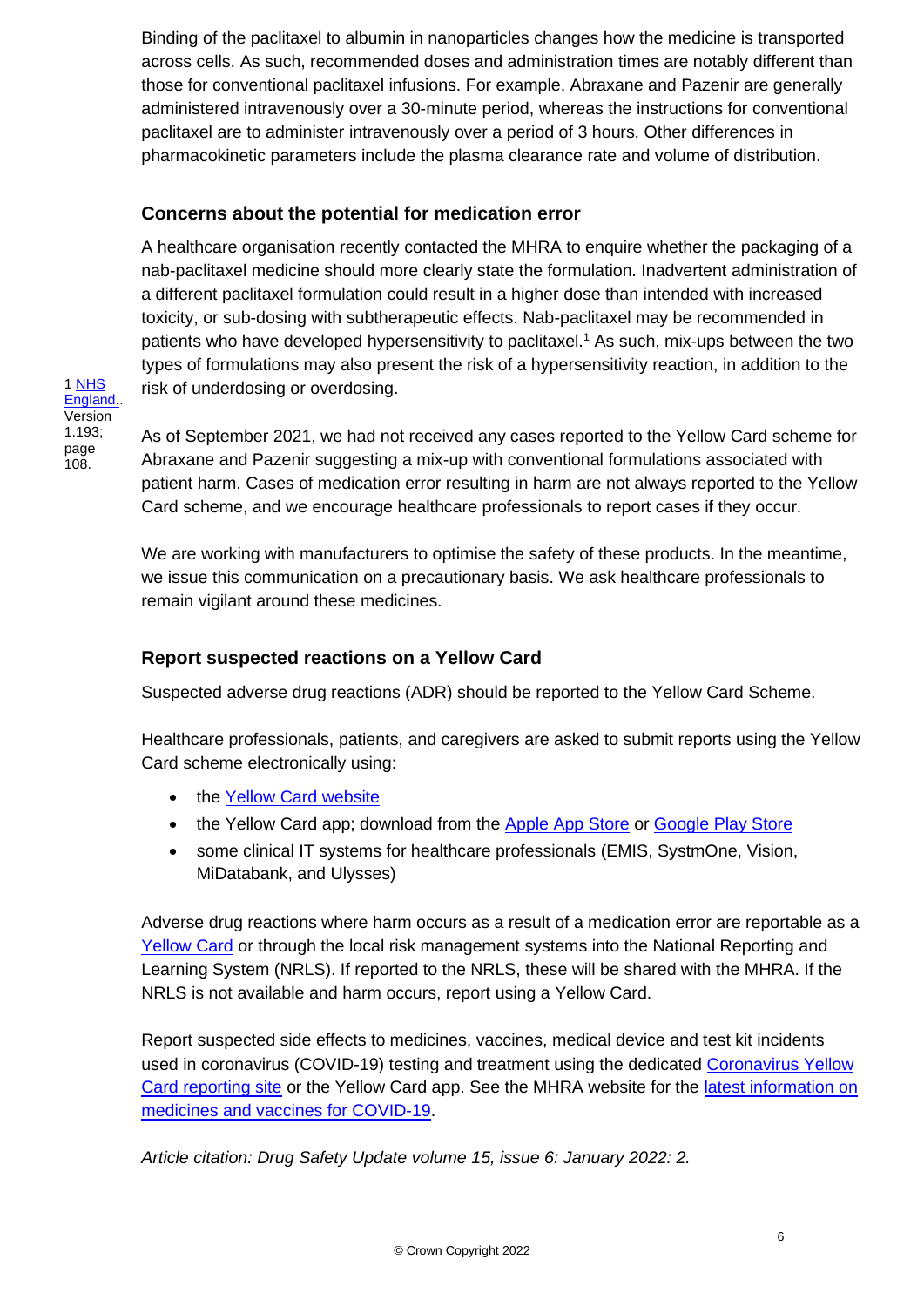# **COVID-19 vaccines and medicines: updates for January 2022**

Recent information relating to COVID-19 vaccines and medicines that has been published since the December 2021 issue of Drug Safety Update, up to 13 January 2022.

# **Approval of Paxlovid - oral COVID-19 antiviral treatment**

We have [approved Paxlovid \(PF-07321332 and ritonavir\)](https://www.gov.uk/government/news/oral-covid-19-antiviral-paxlovid-approved-by-uk-regulator) following a rigorous review of its safety, quality and effectiveness by us and expert advice from the government's independent scientific advisory body, the Commission on Human Medicines (CHM).

Paxlovid is an antiviral medicine with a combination of active ingredients, PF-07321332 and ritonavir, that works by inhibiting a protease required for virus replication. Ritonavir slows the breakdown of PF-07321332 in the body, thereby increasing its effectiveness.

Based on the clinical trial data, Paxlovid is most effective when taken during the early stages of infection and so the MHRA recommends its use as soon as possible and within five days of the start of symptoms. It has been authorised for use in people aged 18 and above who have mild to moderate COVID-19 infection and at least one risk factor for developing severe illness. Such risk factors include obesity, older age (>60 years), diabetes mellitus, or heart disease.

Paxlovid may interact with certain other medications. Before it is prescribed, the MHRA is therefore advising that patients' current medications should be carefully reviewed, and appropriate advice given on adjustments that may be needed to their current medications. Additional tests may also be needed for its safe use. For more information, see the contraindications, dosage and interactions sections of the [Summary of Product Characteristics.](https://www.gov.uk/government/publications/regulatory-approval-of-paxlovid/summary-of-product-characteristics-for-paxlovid)

For more information about Paxlovid (PF-07321332 and ritonavir), see our [Press release](https://www.gov.uk/government/news/oral-covid-19-antiviral-paxlovid-approved-by-uk-regulator) and [Decision page](https://www.gov.uk/government/publications/regulatory-approval-of-paxlovid) which includes the [Summary of Product Characteristics](https://www.gov.uk/government/publications/regulatory-approval-of-paxlovid/summary-of-product-characteristics-for-paxlovid) and [Patient Information](https://www.gov.uk/government/publications/regulatory-approval-of-paxlovid/patient-information-leaflet-for-paxlovid)  [Leaflet.](https://www.gov.uk/government/publications/regulatory-approval-of-paxlovid/patient-information-leaflet-for-paxlovid)

# **Summaries of Yellow Card reporting and other recent MHRA publications**

We continue to publish the summaries of the Yellow Card reporting for the COVID-19 [vaccines](https://www.gov.uk/government/publications/coronavirus-covid-19-vaccine-adverse-reactions/coronavirus-vaccine-summary-of-yellow-card-reporting) being used in the UK. The report summarises information received via the Yellow Card scheme and will be published regularly to include other safety investigations carried out by the MHRA under the [COVID-19 Vaccine Surveillance Strategy.](https://www.gov.uk/government/publications/report-of-the-commission-on-human-medicines-expert-working-group-on-covid-19-vaccine-safety-surveillance)

We have also recently:

.

• updated the [Summary of Product Characteristics](https://www.gov.uk/government/publications/regulatory-approval-of-covid-19-vaccine-moderna/information-for-healthcare-professionals-on-covid-19-vaccine-moderna) and [Patient Information Leaflet](https://www.gov.uk/government/publications/regulatory-approval-of-covid-19-vaccine-moderna/information-for-uk-recipients-on-covid-19-vaccine-moderna) for Spikevax (COVID-19 Vaccine Moderna) to allow for use of the vaccine as a booster or third dose in individuals 18 years of age and older and for immunocompromised patients, and safety updates (to include diarrhoea and skin reaction as adverse reactions, further information on delayed injection site reactions, minor amendments to the hypersensitivity text, updates to myocarditis and pericarditis sections and updated shelf life and storage instructions)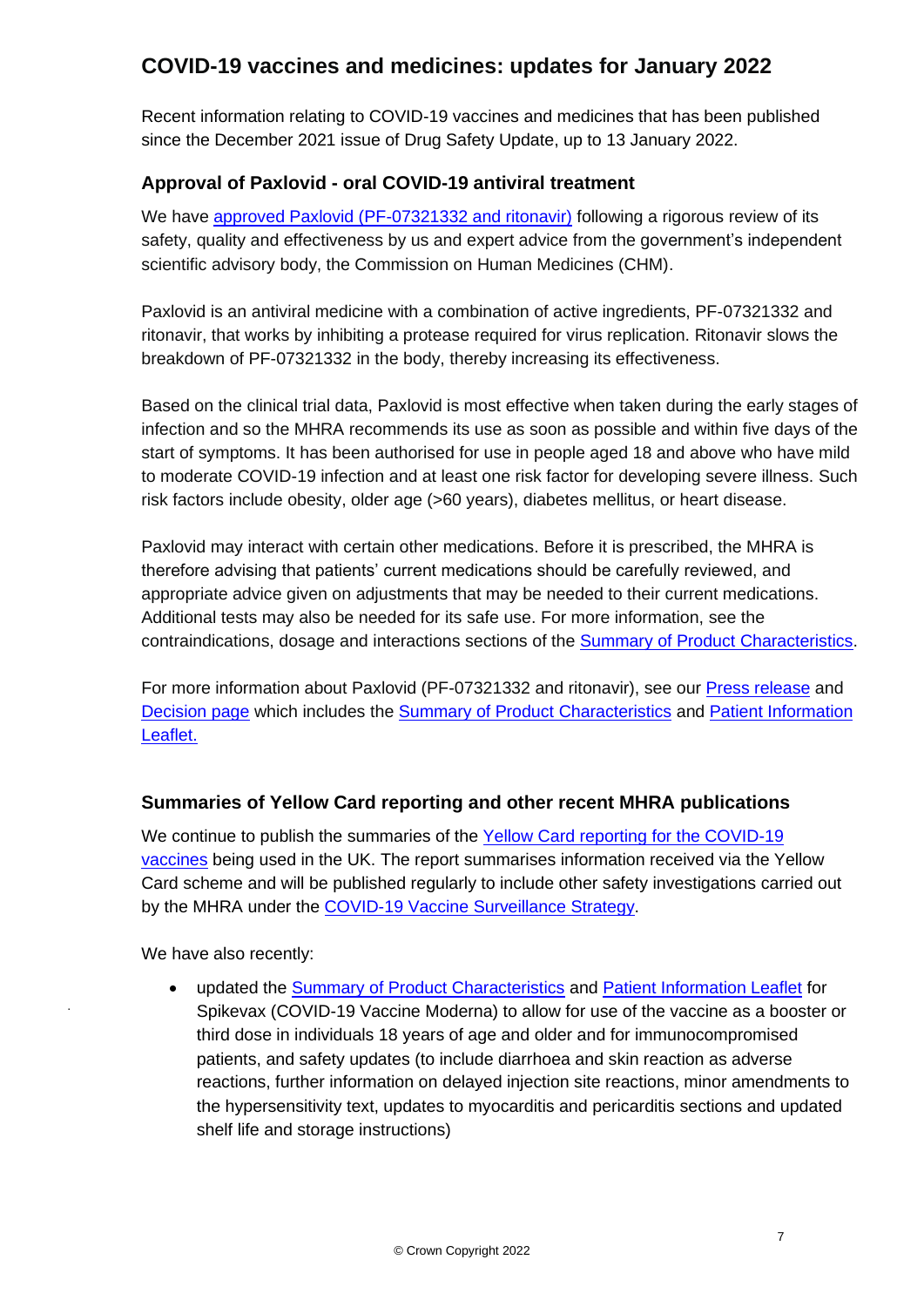- advised that the 15 minute observation period after administration of mRNA vaccines (Pfizer/BioNTech and Moderna) can be waived during the emergency response to the Omicron variant. The 15 minute observation window should remain in place for people who may have previously suffered anaphylaxis or other allergic reactions to a food, insect sting, and most medicines or vaccines – see our [Press release](https://www.gov.uk/government/news/temporary-waiver-of-15-minute-observation-period-after-covid-19-mrna-vaccines) for more information on the temporary waiver
- [approved a new paediatric formulation](https://www.gov.uk/government/news/uk-regulator-approves-use-of-pfizerbiontech-vaccine-in-5-to-11-year-olds) of the Pfizer/BioNTech COVID-19 vaccine for children aged 5 to 11 years, known as Comirnaty 10 micrograms/dose concentrate for dispersion for injection – see the [Decision page](https://www.gov.uk/government/publications/regulatory-approval-of-pfizer-biontech-vaccine-for-covid-19) for more details
- updated the [product information](https://www.gov.uk/government/publications/regulatory-approval-of-covid-19-vaccine-astrazeneca) for Vaxzevria (previously COVID-19 Vaccine AstraZeneca) to allow for the use of the vaccine as a booster or third dose and to include safety information on immune thrombocytopenia (ITP), cerebral venous sinus thrombosis (CVST) without thrombocytopenia, and facial paralysis.
- published the [Public Assessment Report \(PAR\)](https://www.gov.uk/government/publications/regulatory-approval-of-lagevrio-molnupiravir) for Lagevrio (molnupiravir)

We previously included summaries of latest COVID-19 information, including in the October [2021,](https://www.gov.uk/drug-safety-update/covid-19-vaccines-updates-for-october-2021) [November 2021](https://www.gov.uk/drug-safety-update/covid-19-vaccines-and-medicines-updates-for-november-2021) and [December 2021](https://www.gov.uk/drug-safety-update/covid-19-vaccines-and-medicines-updates-for-december-2021) issues of Drug Safety Update.

See quidance on COVID-19 for all our latest information, including after publication of this article.

# **Reporting Yellow Cards**

Report suspected side effects to medicines, vaccines, medical device and test kit incidents used in coronavirus (COVID-19) testing and treatment using the dedicated [Coronavirus Yellow](https://coronavirus-yellowcard.mhra.gov.uk/)  [Card reporting site](https://coronavirus-yellowcard.mhra.gov.uk/) or via the Yellow Card app.

As these products are under additional monitoring this includes all suspected ADRs associated with these vaccines. This will allow quick identification of new safety information.

When reporting please provide as much information as possible, including information about medical history, any concomitant medications, onset, treatment dates, and vaccine product brand name and batch number.

You may be contacted following submission of a Yellow Card report so that we can gather additional relevant information for the assessment of the report. These contributions form an important part of our understanding of suspected adverse events.

*Article citation: Drug Safety Update volume 15, issue 6: January 2022: 3.*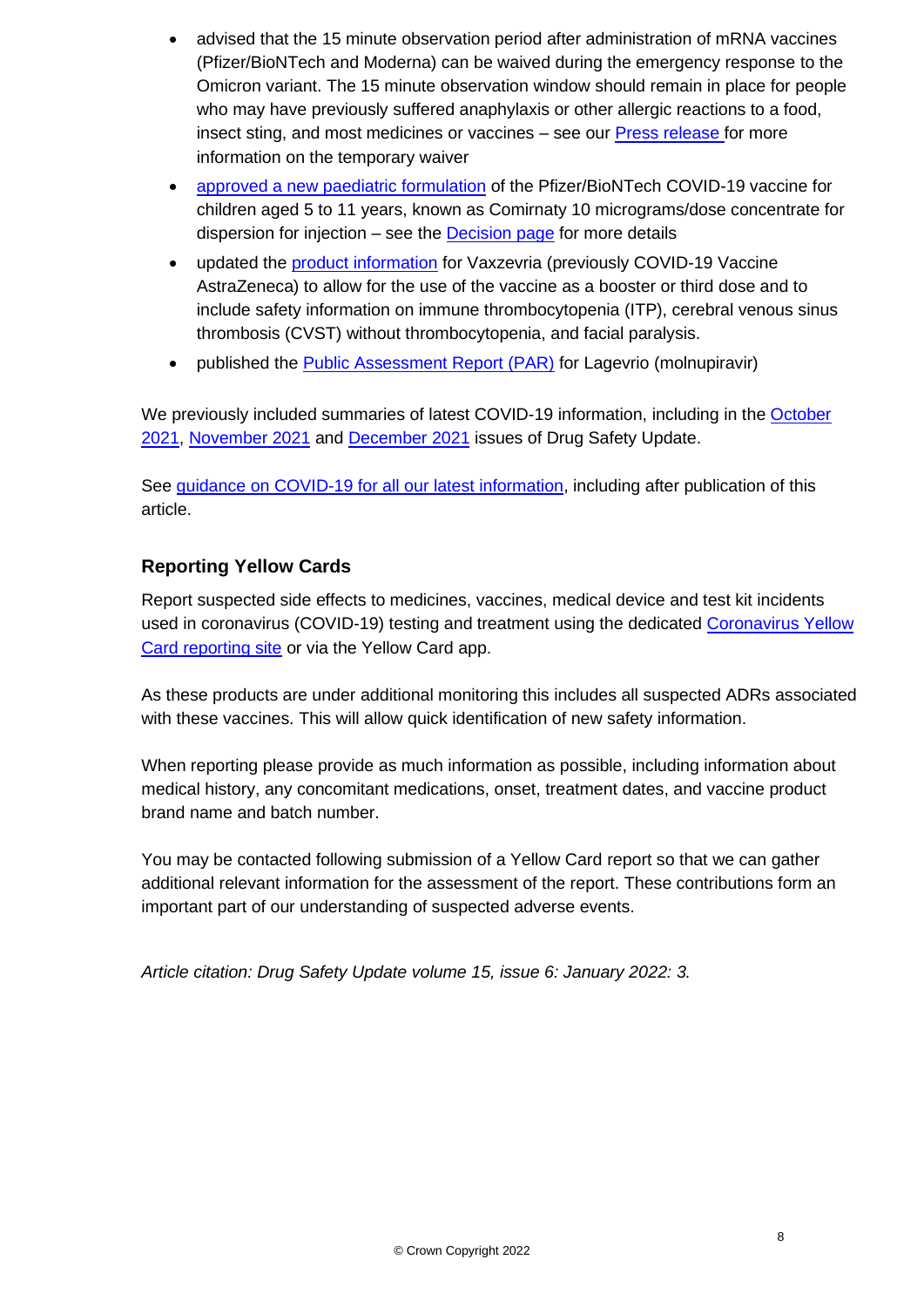# **Letters and medicine recalls sent to healthcare professionals in December 2021**

## **Letters**

In December 2021, the following letters were sent or provided to relevant healthcare professionals:

- [Spikevax▼ \(also known as COVID-19 Vaccine Moderna\): potential mismatch](https://assets.publishing.service.gov.uk/media/61e55ddad3bf7f054798bc85/02_Nov_21_Spikevax_UK_DHPC.pdf)  [between printed Patient Information Leaflets \(PILs\) and vial labels and cartons as](https://assets.publishing.service.gov.uk/media/61e55ddad3bf7f054798bc85/02_Nov_21_Spikevax_UK_DHPC.pdf)  [Moderna makes the tradename transition](https://assets.publishing.service.gov.uk/media/61e55ddad3bf7f054798bc85/02_Nov_21_Spikevax_UK_DHPC.pdf)
- Ronapreve▼ [\(casirivimab and imdevimab\) 120 mg/ml solution for injection or](https://assets.publishing.service.gov.uk/media/61e547c2e90e0703731d3aa8/3_Dec_21_Ronapreve_6ml_DHPC.pdf)  [infusion: important information for healthcare professionals about the expiry date of](https://assets.publishing.service.gov.uk/media/61e547c2e90e0703731d3aa8/3_Dec_21_Ronapreve_6ml_DHPC.pdf)  [the 6 ml vial packs](https://assets.publishing.service.gov.uk/media/61e547c2e90e0703731d3aa8/3_Dec_21_Ronapreve_6ml_DHPC.pdf)
- Lymphoseek (tilmanocept) 50 [micrograms kit for radiopharmaceutical preparation:](https://assets.publishing.service.gov.uk/media/61e547d1d3bf7f0546a99cc3/15_Dec_21_Lymphoseek_Oct_2021-NAVIDEA.pdf)  [temporary 6 month extension of shelf life of LOT 347446](https://assets.publishing.service.gov.uk/media/61e547d1d3bf7f0546a99cc3/15_Dec_21_Lymphoseek_Oct_2021-NAVIDEA.pdf)
- [Evorel Sequi \(estradiol, norethisterone acetate\): discrepancy in Marketing](https://assets.publishing.service.gov.uk/media/61e547e18fa8f50596013432/21_Dec_21_Evorel_Sequi_DHPC_Letter.pdf)  [Authorisation Number on the Evorel 50 pouch \(PL 49105/0006\) within the Evorel](https://assets.publishing.service.gov.uk/media/61e547e18fa8f50596013432/21_Dec_21_Evorel_Sequi_DHPC_Letter.pdf)  [Sequi carton \(PL 49105/0010\) for a limited number of new batches](https://assets.publishing.service.gov.uk/media/61e547e18fa8f50596013432/21_Dec_21_Evorel_Sequi_DHPC_Letter.pdf)
- [Orencia \(abatacept\) 125 mg/mL ClickJect Pen: supply Issue](https://assets.publishing.service.gov.uk/media/61e547efe90e0703816577c7/17_Dec_21_Orencia_ClickJect_Switch_DHPC_Letter.pdf)

# **Medicine Recalls and Notifications**

In December 2021, recalls and notifications for medicines were issued on:

[Class 2 Medicines Recall: Intrapharm Laboratories Ltd, Mydrilate 0.5% Eye Drops 5ml, EL](https://www.gov.uk/drug-device-alerts/class-2-medicines-recall-intrapharm-laboratories-ltd-mydrilate-0-dot-5-percent-eye-drops-5ml-el-21-a-slash-35)  [\(21\)A/35.](https://www.gov.uk/drug-device-alerts/class-2-medicines-recall-intrapharm-laboratories-ltd-mydrilate-0-dot-5-percent-eye-drops-5ml-el-21-a-slash-35) Issued 8 December 2021 A batch of Mydrilate (cyclopentolate hydrochloride) 0.5% Eye Drops 5ml is being recalled as a precautionary measure due to out of specification results identified during stability testing. Stop supplying the batch immediately, quarantine all remaining stock and return to supplier.

[Class 2 Medicines Recall: Novartis Pharmaceuticals UK, Lucentis 10 mg/ml solution for](https://www.gov.uk/drug-device-alerts/class-2-medicines-recall-novartis-pharmaceuticals-uk-lucentis-10-mg-slash-ml-solution-for-injection-in-pre-filled-syringe-el-21-a-slash-36)  [injection in pre-filled syringe EL \(21\)A/36.](https://www.gov.uk/drug-device-alerts/class-2-medicines-recall-novartis-pharmaceuticals-uk-lucentis-10-mg-slash-ml-solution-for-injection-in-pre-filled-syringe-el-21-a-slash-36) Issued 13 December 2021. A batch of Lucentis (ranibizumab) 10 mg/ml solution for injection in pre-filled syringe 5ml is being recalled due to a defective plunger stopper. The Marketing Authorisation Holder has received increased numbers of customer complaints that the plunger in this batch is difficult to press down. Stop supplying the batch immediately, quarantine all remaining stock and return to supplier.

[Class 4 Medicines Defect Information: SmofKabiven Central emulsion for Infusion,](https://www.gov.uk/drug-device-alerts/class-4-medicines-defect-information-smofkabiven-central-emulsion-for-infusion-fresenius-kabi-ltd-el-21-a-slash-37)  [Fresenius Kabi Ltd, EL \(21\)A/37.](https://www.gov.uk/drug-device-alerts/class-4-medicines-defect-information-smofkabiven-central-emulsion-for-infusion-fresenius-kabi-ltd-el-21-a-slash-37) Issued 16 December 2021. Batches of SmofKabiven central emulsion for Infusion have been identified that incorrectly state the amount of glucose anhydrous in the energy content section as 150mg. The correct value of 125mg glucose anhydrous (42% glucose as monohydrate) is stated in the rest of the product information, including the Summary of Product Characteristics, outer carton and on the infusion bag ingredients. Healthcare professionals are advised to exercise caution when administering this product particularly when calculating patient nutritional requirements.